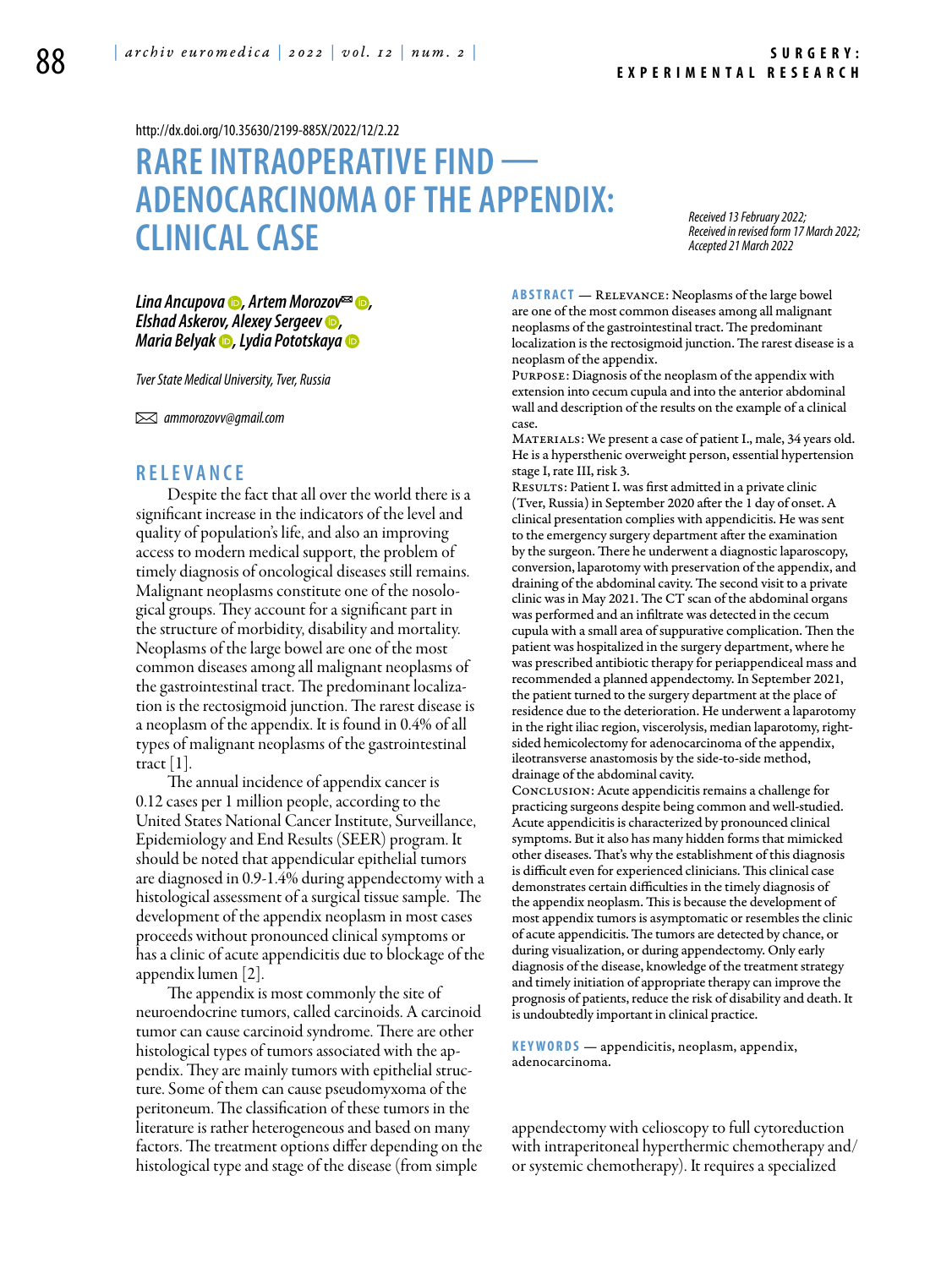examination and consultation of a surgeon specializing in the treatment of rare tumors of the peritoneal cavity for the right treatment strategy suitable for each patient. It is necessary to know that in the case of the development of an oncological neoplasm, the decision on treatment is discussed at an interdisciplinary consultation meeting. It ensures the most optimal and adequate treatment with the help of the recommendations of several experts. The early detection is critical. Delayed diagnosis can result in worse outcomes, including death [3, 4].

#### *Purpose of the study:*

to diagnose a neoplasm of the appendix with extension into cecum cupula and into the anterior abdominal wall and describe the otcomes on the example of a clinical case.

# **M ATE R I A LS A N D MET H O D S**

We present a case of a 34 years old patient I., male, with the hypersthenic body type and overweight, essential hypertension stage I, rate III, risk 3.

## **R ES U LTS A N D D ISC U SSI ONS**

Patient I. was first admitted a private clinic (the city of Tver, Russia) in September 2020 after the 1st day of onset. A clinical presentation complies with appendicitis. The main complaints were pain in the right side of the abdomen and a temperature increase up to 37.5° C. The patient was sent to the emergency surgery department after the examination by the surgeon. According to the results of the abdominal ultrasound, an infiltrative mass was revealed in the right iliac region. Based on the data of the anamnesis, examination and physical examinations surgery was indicated. It was carried out with the consent of the patient. The operation was carried out with endotracheal anesthesia. After surgical d-bridement, a laparoscope was inserted through the incision. The caecum cupula was determined above the entrance to the small pelvis. Additionally, 5 mm and 12 mm trocars were placed in the right hypochondrium and suprapubic region. A periappendicular mass was determined in the right iliac region. It included the caecum cupula, a loop of the small intestine, a section of the parietal peritoneum, and a scanty serous exudate with fibrin. It was not possible to separate the mass. A responsible surgeon on duty was invited for a consultation during the operation. It was decided to perform the conversion. After surgical d-bridement, the abdominal cavity was opened on the right by the Volkovich-Dyakonov access. A dense infiltrate was determined, consisting of the caecum cupula, parietal peritoneum, and a section of the ileum. Probably, the appendix went retroperitoneally through the lateral canal into the small pelvis.

During the separation of the infiltrate in a blunt way, about 5 ml of purulent discharge was released. The caecum cupula was brought into the wound. After this the appendix cut out on the base. The caecum caecum was infiltrated. The base of the appendix was obturated with a fecal stone. There was no discharge from the intestine. The appendix remained in the mass. The organ left retroperitoneally into the small pelvis. The surgeon on duty was re-invited to the consultation. It was decided to drain the abdominal cavity with glove drains. The small pelvis was drained with tupfers, glove drains were installed. This was followed by layerby-layer suturing of the wound and the application of an aseptic dressing. In this connection combined antibiotic therapy was prescribed. After the end of the therapy, the patient was discharged in a satisfactory condition under supervision of a local surgeon.

The second visit to the private clinic was in May 2021. The patient had complaints of minor pain in the right iliac region and subfebrile temperature for 3 days. We made the CT scan of the abdominal organs and detected an infiltrate in the cecum cupula with a small area of suppurative complication. Then the patient was hospitalized in the surgery department, where he was prescribed antibiotic therapy for periappendiceal mass. based on physical examination and laboratory tests there were no indications for emergency surgery. The patient was discharged after the end of antibiotic therapy in a satisfactory condition under supervision of a local surgeon with a recommendation for a planned appendectomy.

In September 2021, the patient began to notice aching pains in the right iliac region, an increase in the volume of the abdomen after eating, predominant on the right side and an increase in body temperature up to 38° C. This condition lasted for 2 weeks. The patient turned to the emergency department of the hospital at the place of residence in connection with the deterioration of his condition. He was hospitalized in the surgical department after examining by the surgeons. Status localis: the tongue is dry, covered with a whitish coating. The abdomen is not swollen, symmetrical, and participates in the act of breathing. In the right iliac region there is a hypertrophic scar up to 5 cm. During palpation, the abdomen is soft, painful, tense in the right iliac region, where a dense infiltrate up to 7–8 cm in size is palpated. Blumberg's sign is doubtful. According to the ultrasound results, an infiltrate of 52×42 mm is visualized in the right iliac region, the appendix is thickened to 34 mm. Laboratory data: general urine analysis: color — yellow, transparent, acid reaction, specific gravity —  $1010 \frac{g}{l}$ , protein — 0.1 g/l, sugar absent, according to microscopy: squamous epithelium 1–3, leukocytes 4–6–8; erythrocytes 1–2; mucus